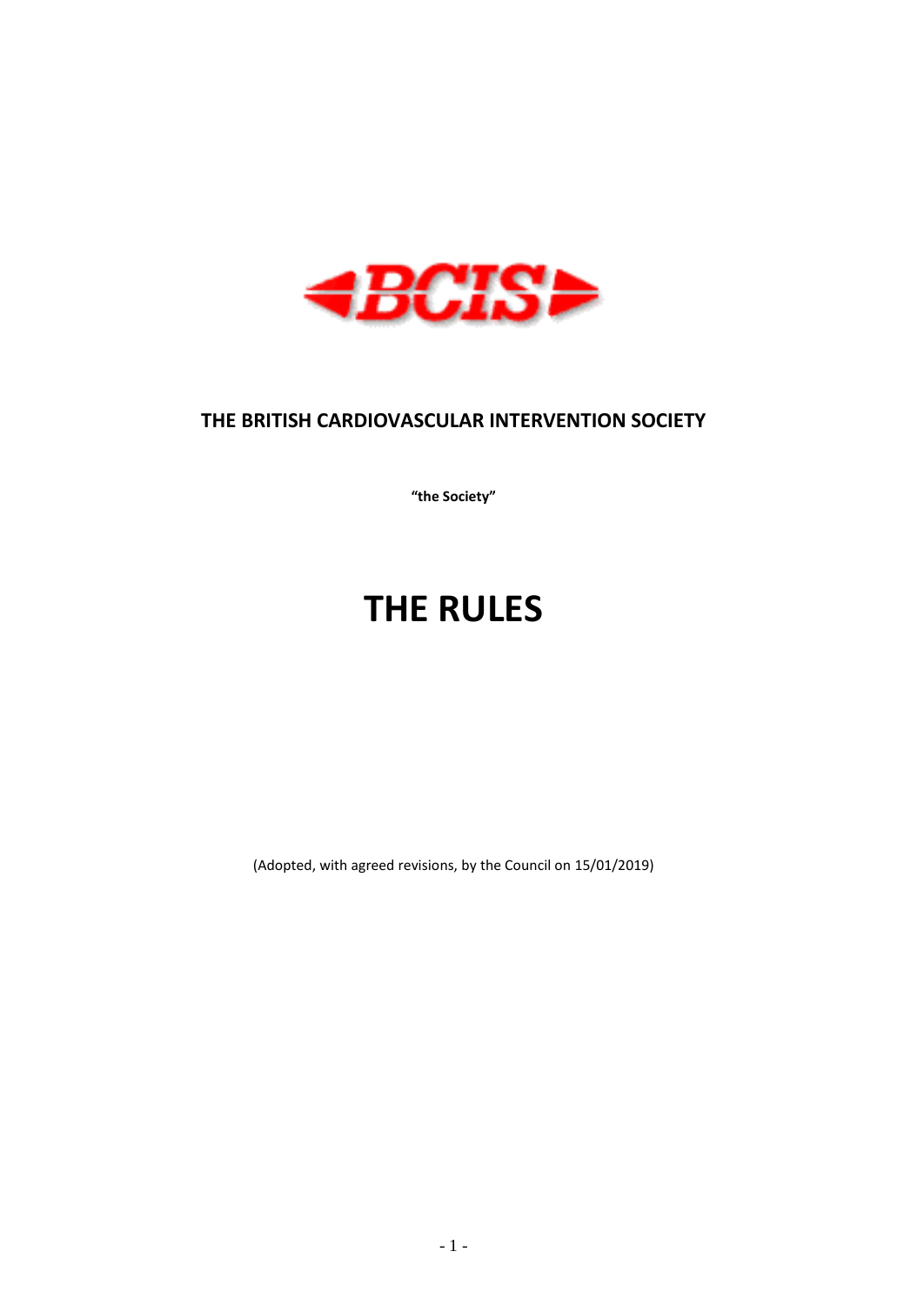# **INDEX**

| 1. Rules amendment                                           | $\mathsf 3$    |
|--------------------------------------------------------------|----------------|
| 2. Interpretation of terms                                   | 3              |
| 3. CRITERIA & PROCEDURE FOR ADMISSION TO ORDINARY MEMBERSHIP | $\overline{4}$ |
| 3.1, 3.2 Inclusion criteria; application                     | $4 - 5$        |
| 4. ORDINARY MEMBERSHIP - ENTITLEMENT                         | 5              |
| 5. EXTRAORDINARY MEMBERSHIP                                  | 6              |
| 6. HONORARY MEMBERSHIP                                       | 6              |
| 7. MEMBERSHIP DETAILS                                        | 6              |
| 8. SERIOUS PROFESSIONAL MISCONDUCT                           | $\overline{7}$ |
| 9. LINKED ORGANISATIONS                                      | $\overline{7}$ |
| <b>10. SUBSCRIPTIONS</b>                                     | $7 - 8$        |
| 11. COUNCIL                                                  | $8 - 16$       |
| 11.1 Membership/Trustees                                     | $8-9$          |
| 11.2-11.5 Chair, Quorum, Voting procedure                    | 9              |
| 12. CO-OPTED TRUSTEES                                        | 9              |
| 13. APPOINTMENT OF ORDINARY COUNCIL MEMBERS                  | $9 - 11$       |
| 13.1-13.5 Nomination process                                 | $9 - 10$       |
| 13.6-13.8 Duration of Office                                 | 10             |
| 13.9 Election process                                        | 11             |
| 14. APPOINTMENT OF OFFICERS, COMMUNICATIONS LEAD,            |                |
| & WORKING GROUP LEADS                                        | $11 - 13$      |
| 14.2 Criteria                                                | 12             |
| 14.4 Electorate for each position                            | 12             |
| 14.4.3-8 Process of election                                 | $12 - 13$      |
| <b>15 WORKING GROUPS OF BCIS</b>                             | $13 - 16$      |
| 15.2 Rules for establishing                                  | $13 - 14$      |
| 15.3 Duration of Working Groups                              | 14             |
| 15.4 Working Group Lead & Membership                         | 14             |
| 15.5 Terms of Office                                         | $14 - 15$      |
| 15.6 Working Group Meetings                                  | 15             |
| 15.7 Financial decisions                                     | 15             |
| 15.8 Minutes & reports                                       | $15 - 16$      |
| 16. ANNUAL SCIENTIFIC CONFERENCE                             | 16             |
| 17. PUBLICITY/MEDIA                                          | 17             |
| 18. ADMINISTRATIVE SUPPORT                                   | 17             |
| 19. EXPENSES                                                 | $17 - 18$      |
| 20. CONFIDENTIALITY                                          | 18             |
| 21. ADVISORY COUNCIL                                         | 19             |
| 22. NOTICES                                                  | 19             |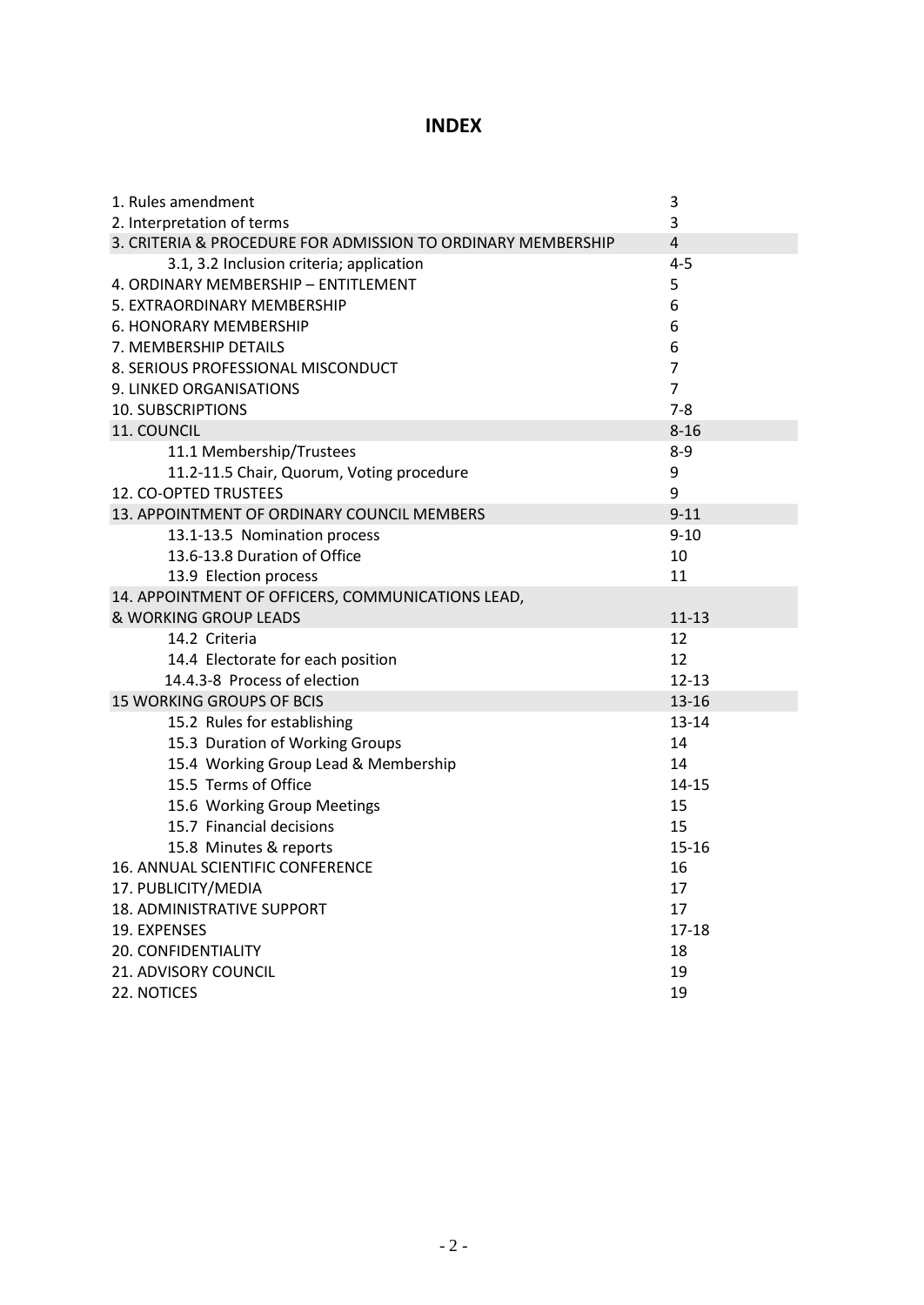# 1 **RULES AMENDMENT**

1.1 These Rules may be amended by the Council at their sole discretion.

# 2 **INTERPRETATION**

2.1. In these Rules:-

| Annual Conference             | means the major scientific conference arranged and hosted    |
|-------------------------------|--------------------------------------------------------------|
|                               | by the Society each year pursuant to Rule 16; also known as  |
|                               | "Advanced Cardiovascular Intervention";                      |
| <b>Annual General Meeting</b> | means the meeting of Ordinary Members to be held each        |
|                               | year pursuant to the Articles and which shall not be open to |
|                               | Extraordinary or Honorary Members or non-Members;            |
| <b>Articles</b>               | means the articles of association of the Society as amended  |
|                               | from time to time;                                           |
| Council                       | means the governing body of the Society being made up of     |
|                               | persons as set out in Rule 11;                               |
| Co-Opted Trustees             | means the trustees co-opted to be members of the Council in  |
|                               | accordance with article 54.3 and 54.4 and rule 12 (for the   |
|                               | avoidance of doubt Co-Opted Trustees are not Ordinary        |
|                               | Council Members);                                            |
| <b>Members</b>                | means collectively the Ordinary Members, the Extraordinary   |
|                               | Members and the Honorary Members;                            |
| <b>Officers</b>               | means the President, Honorary Secretary and the Treasurer    |
|                               | of the Society;                                              |
| <b>Ordinary Council</b>       | means members of the Council other than the Officers,        |
| <b>Members</b>                | Working Group Leads, Communications Lead, and Co-Opted       |
|                               | Trustees;                                                    |
| <b>Ordinary Members</b>       | means the member(s) of the Society having the right to vote  |
|                               | at general meetings;                                         |
| Society                       | means the charity known as the British Cardiovascular        |
|                               | Intervention Society (registered charity number: 1138385);   |
| Trustees                      | means all members of the Council (including Co-Opted         |
|                               | Trustees). Trustees form the governing body of the Society.  |
| <b>Working Group</b>          | means a working group set up by the Council pursuant to Rule |
|                               | 15;                                                          |
| <b>Working Group Lead</b>     | means the person elected to chair a particular Working Group |
|                               | pursuant to Rule 14 or 15.4.1;                               |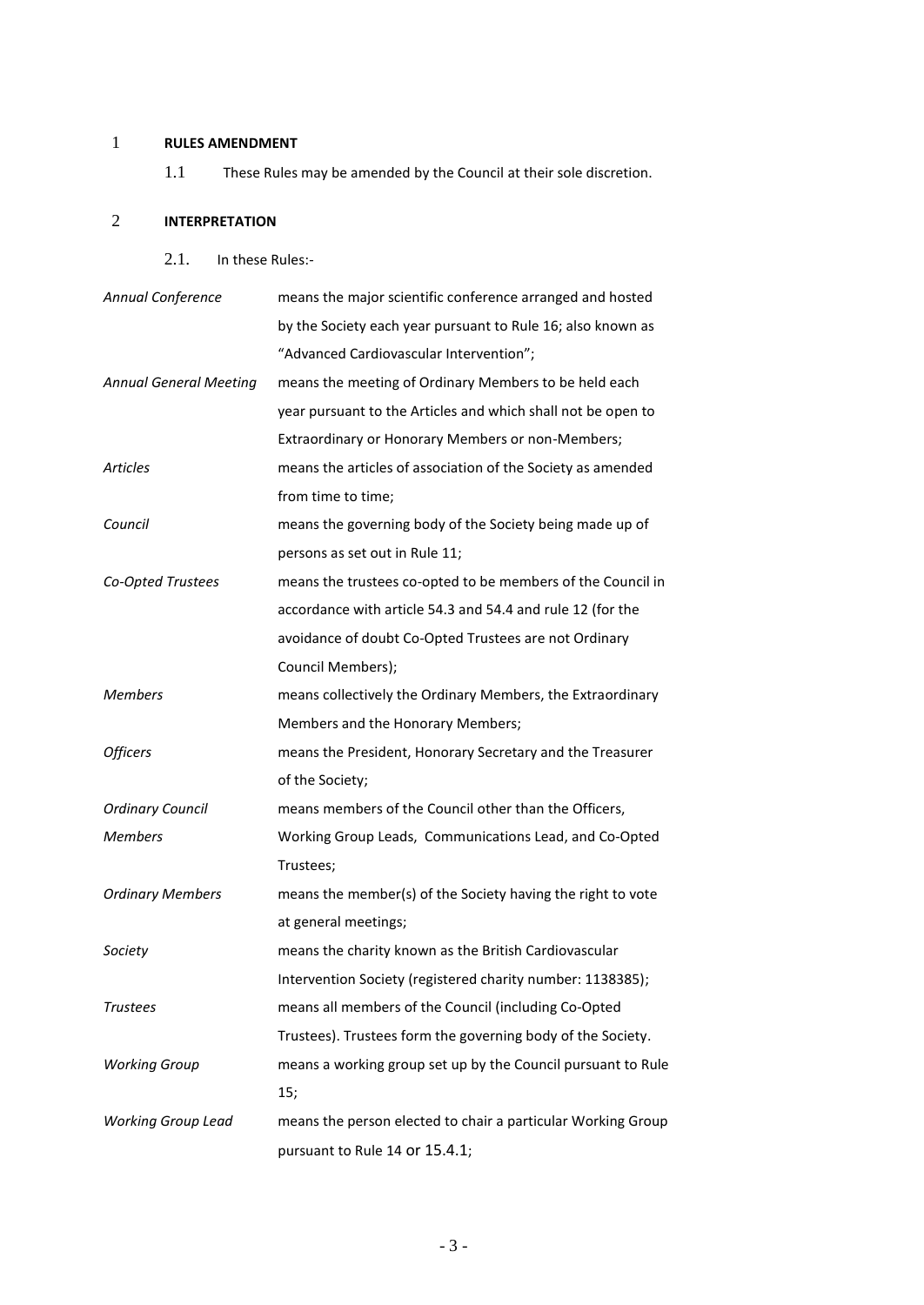*Members of a Working Group* means the persons appointed to be members of a particular Working Group pursuant to Rul[e 15.4](#page-13-0)

> 2.2. Subject as aforesaid, words or expressions contained in these Rules shall, unless the context requires otherwise, bear the same meaning as in the Articles.

# 3 **CRITERIA AND PROCEDURE FOR ADMISSION TO ORDINARY MEMBERSHIP**

- 3.1. The criteria which persons must satisfy to be Ordinary Members shall be that:
	- 3.1.1. they must fall within one of the following categories:
		- 3.1.1.1. Medical practitioners on the consultant staff of a hospital in the United Kingdom or overseas, or those in non-consultant career grade posts, with a primary interest in adult or paediatric cardiovascular intervention, or medical practitioners in the post of a locum consultant or locum nonconsultant career grade position, if they are registered with the General Medical Council, are on the specialist register in their chosen specialty and can provide evidence of a continuing association with cardiovascular intervention in the United Kingdom;
		- 3.1.1.2. Cardiology, paediatric cardiology or related discipline specialist registrars with a national training number, or its equivalent;
		- 3.1.1.3. Medical practitioners working as research or clinical teaching fellows with a clinical science or basic science interest relevant to the field of interventional cardiology;
		- 3.1.1.4. Other healthcare professionals (namely nurses, radiographers, cardiac physiologists, pharmacists and others) with active participation in the fields of adult and/or paediatric cardiovascular intervention and who have the appropriate professional registration;
		- 3.1.1.5. Established scientists whose primary interest is cardiovascular intervention;
		- 3.1.1.6. Other applicants at the discretion of the Council.
		- 3.1.1.7. They may not at any time be full-time employees of commercial organisations.
- 3.2. Any person wishing to become an Ordinary Member must:-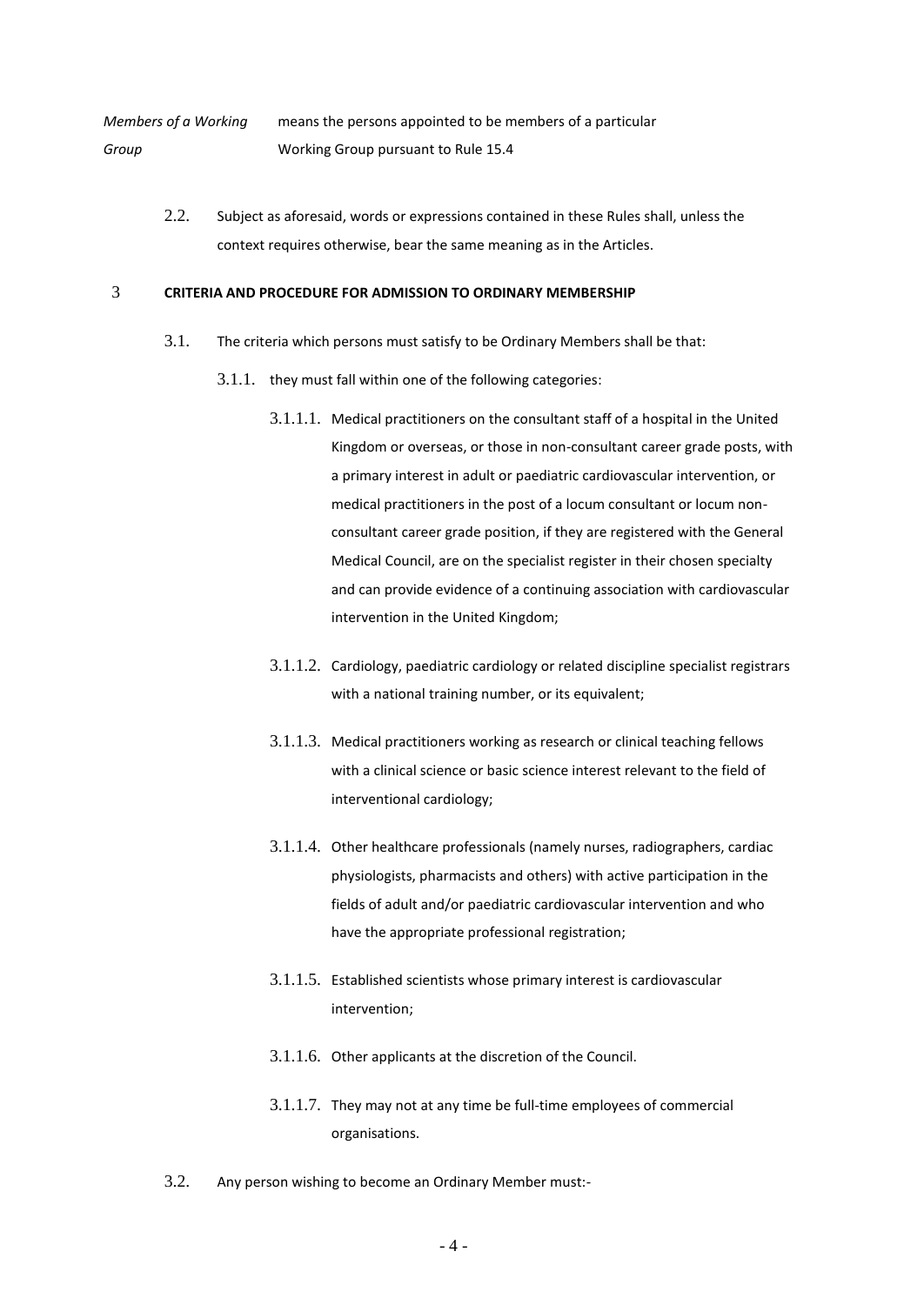- 3.2.1. Submit an application to the Council via the Society's administrator, either online via the Society's website, or by sending a completed application form by e mail or post, with the application to be accompanied by any required supporting documents or information to show they fall into one of the categories set out in Rule 3.1.1 above; and
- 3.2.2. Submit full payment for the applicable subscription fee, either online via the Society's website, or by post to the Society's administrator.
- 3.3. On receipt of the documents and payment pursuant to Rule 3.2, the person's application shall be considered by the Society's administrator, and if approved, the person shall be admitted as an Ordinary Member. If there are concerns about the application these will be raised for discussion to the Honorary Secretary and President and, if necessary, with Council.

#### 4 **ORDINARY MEMBERSHIP - ENTITLEMENT**

- 4.1. An Ordinary Member shall be entitled to:
	- 4.1.1. full voting rights at the Annual General Meeting;
	- 4.1.2. the right to nominate and vote for Ordinary Council Members;
	- 4.1.3. the right to stand for election as an Ordinary Council Member;
	- 4.1.4. the right to nominate and vote for President
	- 4.1.5. the right to be nominated to be a Member of Working Groups;
	- 4.1.6. the right to propose candidates for admittance to the Society as Honorary Members
	- 4.1.7. exclusive rights to attend Society only educational, training and scientific meetings and conferences;
	- 4.1.8. inclusion on the mailing list for all Society notices and events;
	- 4.1.9. eligibility for full access to the Society website (including all educational material available in the Member's section);
	- 4.1.10. access to other linked educational websites as approved by the Council.

# 5 **EXTRAORDINARY MEMBERSHIP**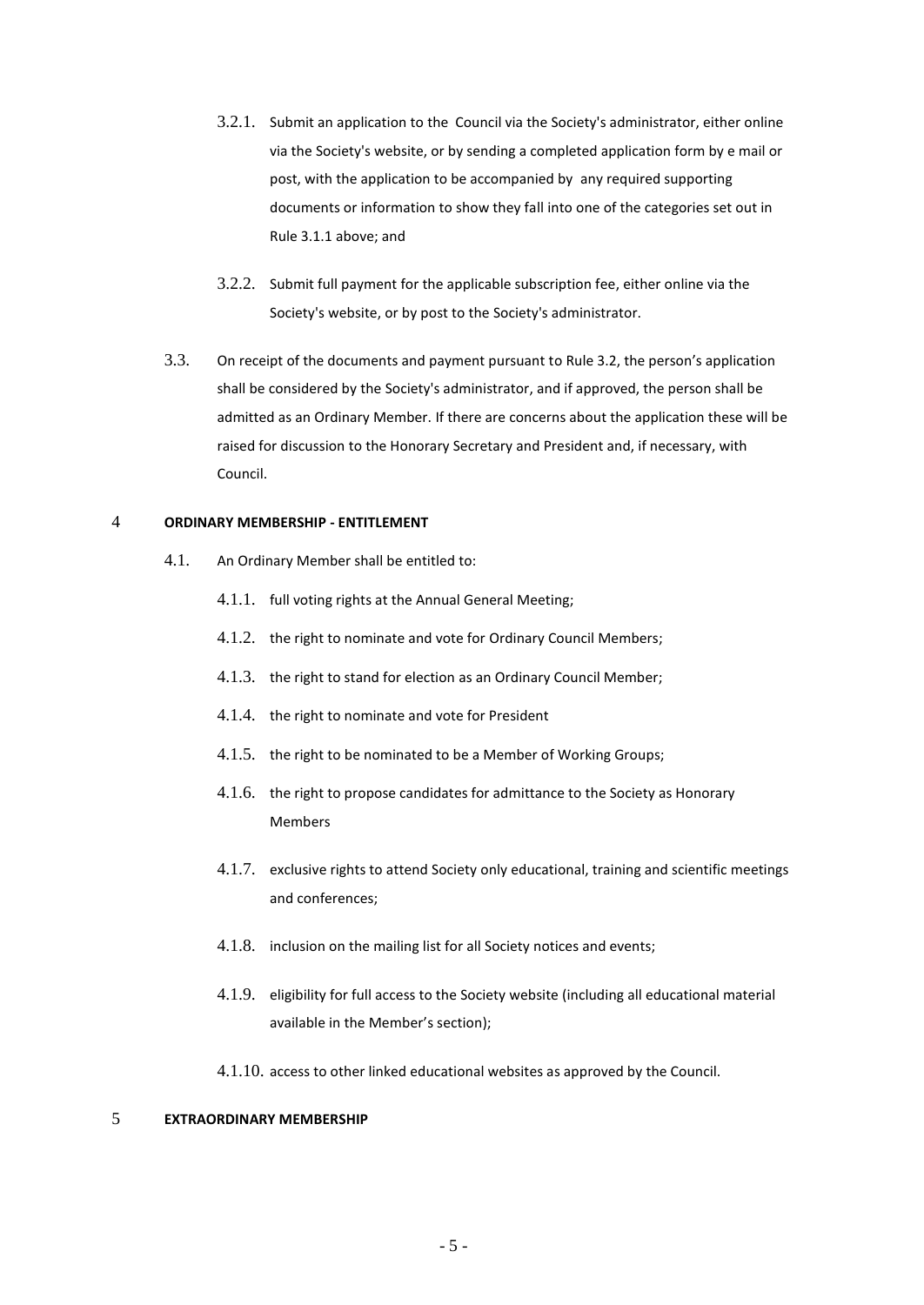- 5.1. Extraordinary Members are persons who were Ordinary Members who have fully retired from clinical practice.
- 5.2. Extraordinary Members are entitled to register to attend the Annual Scientific Conference, to pay a fee to attend the Annual Scientific Conference dinner without attending the conference itself, and shall receive all notices and electronic communications from the Society. Extraordinary members are not entitled to stand for Council or Working Group membership, nor to vote in elections, nor to attend or vote at the Annual General Meeting.

#### 6 **HONORARY MEMBERSHIP**

- 6.1. The award, by the Council, of Honorary Membership provides a means by which the Society is able to recognise individuals who have made an outstanding contribution to the practice of cardiovascular intervention, and who are not Ordinary Members.
- 6.2. Candidates for Honorary Membership should be:
	- 6.2.1. nominated by an Ordinary Member on the basis of a written citation submitted to the Council; and
	- 6.2.2. a cardiologist, cardiac surgeon, clinical scientist or, exceptionally, another who has:
		- 6.2.2.1. made an outstanding and sustained contribution to the field of cardiovascular intervention; and
		- 6.2.2.2. a close association with British cardiology.

Honorary Membership is for life and entitles the individual to attend the Annual Conference on the same terms as Ordinary Members and to receive all notices and electronic communications from the Society. Honorary Members are not entitled to stand for Council or Working Group membership, nor to vote in elections, nor to attend or vote at the Annual General Meeting.

# **7 MEMBERSHIP DETAILS**

7.1 Details of a Member's postal and e mail addresses, contact telephone numbers, professional membership number, occupation, employer, specialty(ies) and subspecialty(ies), will be solicited and stored electronically by the Society. Some of these details may be published by the Society in a membership book (electronic or printed version) and, subject to the terms of The Data Protection Act, may also be shared with other affiliated organisations (for example, The British Cardiovascular Society), as deemed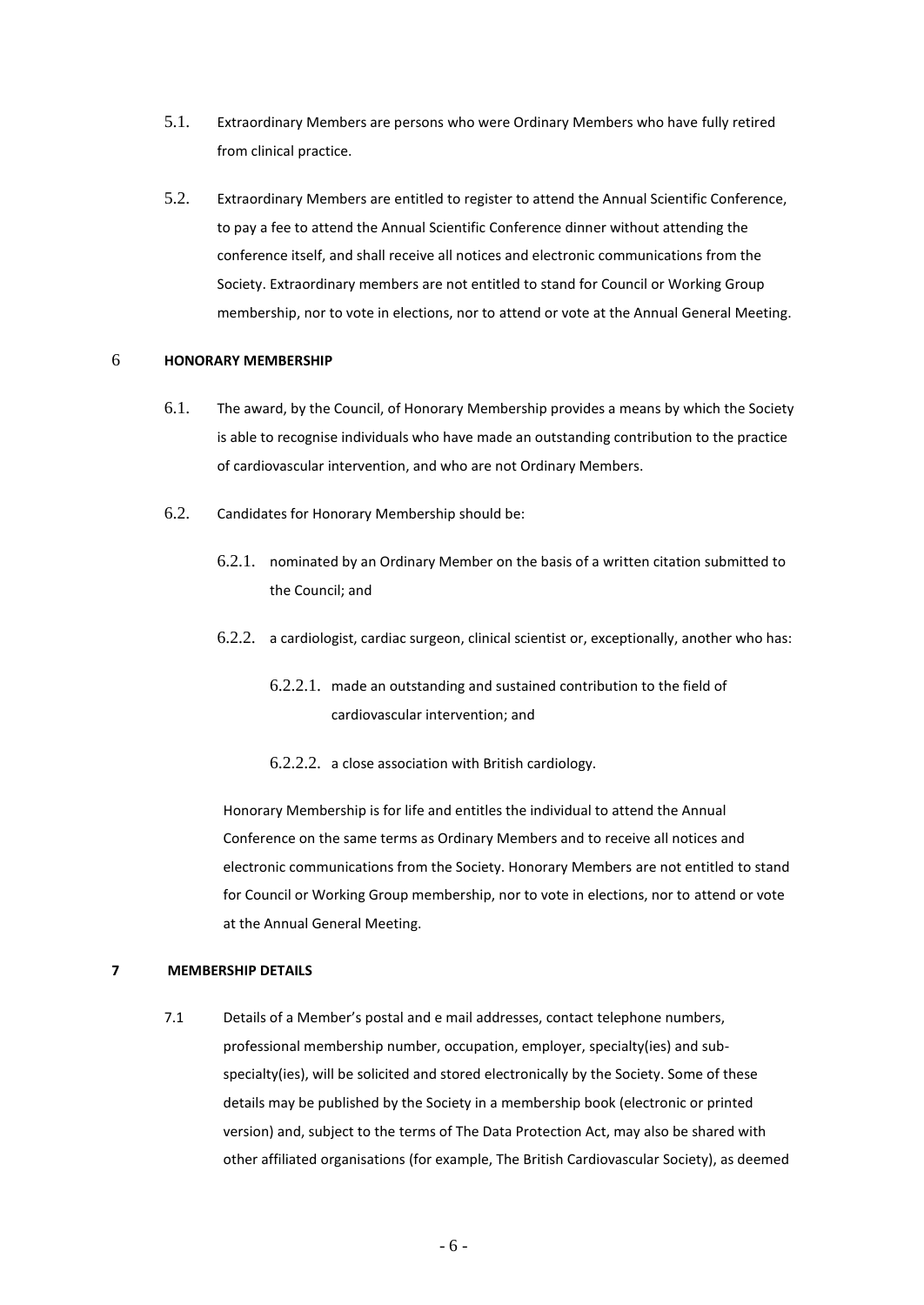appropriate by the Council. Members will be asked to specify personal details, held by the Society, which should not be published.

# 8 **SERIOUS PROFESSIONAL MISCONDUCT**

8.1 All Members shall inform the President or Honorary Secretary of any instance of serious professional misconduct, either concerning themselves or any other Member of the Society, of which they may become aware.

# 9 **LINKED ORGANISATIONS**

- 9.1. Linkage is an informal association with the Society, with the purpose of allowing information exchange such that Members and a third party organisation ("Linked Organisation") make available to each other details of annual conferences and subjects of mutual interest. On occasion, this may take the form of shared and mutually beneficial educational events and other professional meetings. Any shared event must further the Objects of the Society, as set out in the Society's Articles.
- 9.2. Criteria for becoming a Linked Organisations are as follows:
	- 9.2.1. the scientific, educational or clinical interests of the Linked Organisation should be consonant to those of the Society;
	- 9.2.2. the Linked Organisation should have a written constitution and a chairman or president or similar Chief Officer.

# 10 **SUBSCRIPTIONS**

- 10.1. Subscription amounts and the dates for their payment may be varied by the Council at its discretion, provided that one month's notice of any increase shall be given in writing to Members, who pay a membership fee in accordance with rule 10.4, prior to an amount falling due for payment
- 10.2. Date of payment: the Society's membership year runs from 1 October to 30 September. Direct debit payments are collected by BCS (British Cardiovascular Society) on behalf of the Society. Written notification 10 days prior to the annual subscription payment to be collected (usually in October) at a date to be set by the Society. Payment by another method (eg. credit card, debit card, cheque or bank transfer) will cover membership for the current Society subscription year. To continue membership beyond the current subscription year will need further payment. A reminder will be sent during the course of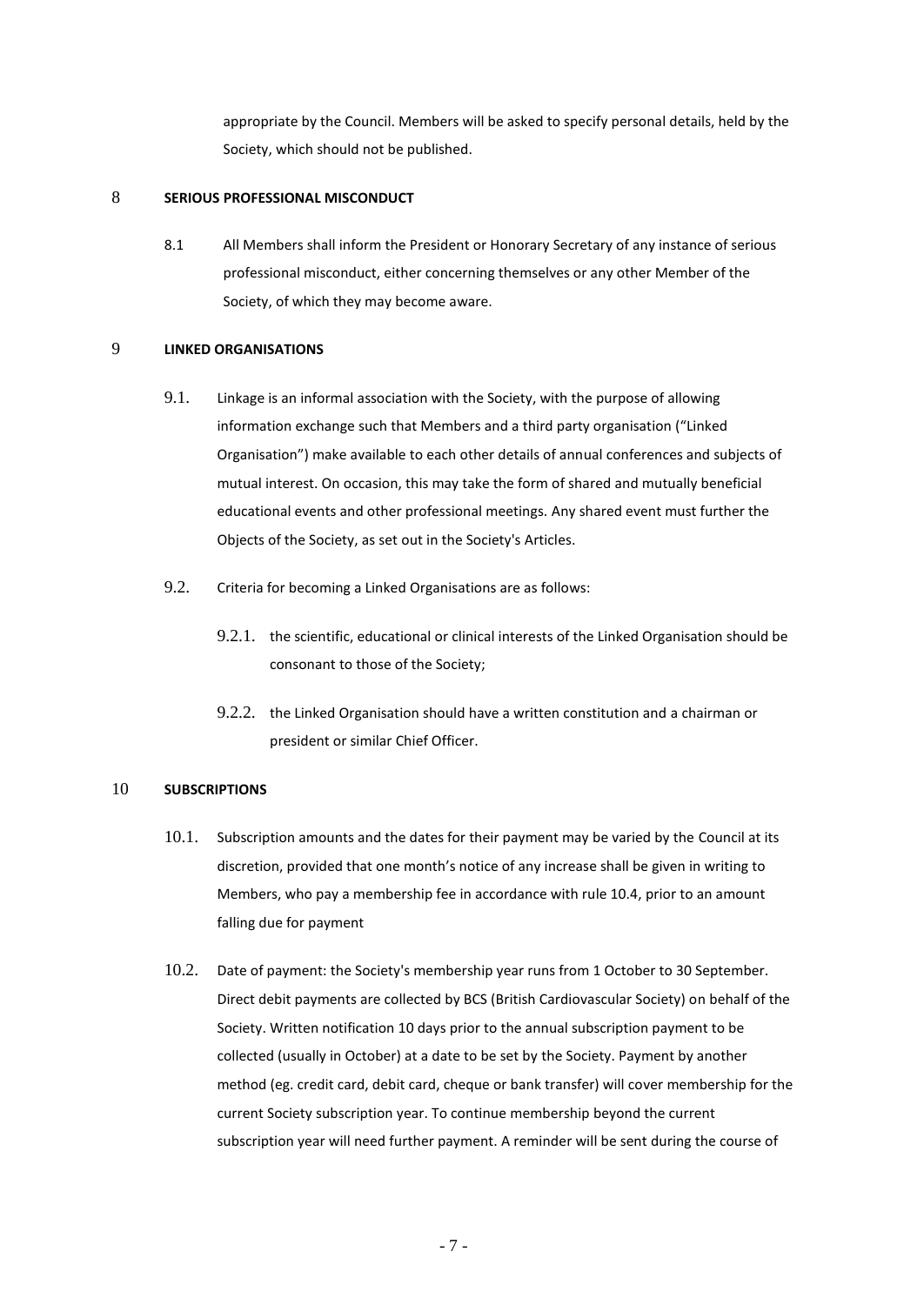the year, after which non-compliance will result in the lapsing of Society's membership. Direct debit payment may also be collected online via the Society's website

- 10.3. Method of payment: Direct Debit into the account of the 'British Cardiovascular Intervention Society'.
- 10.4. Membership category:
	- 10.4.1. *Ordinary Member:* A full subscription will be paid.
	- 10.4.2. *Extraordinary Member:* No subscription currently payable
	- 10.4.3. *Honorary Member:* No subscription currently payable

# 11 **THE COUNCIL**

- 11.1. The following persons shall be members of the Council all of whom shall be Trustees:
	- 11.1.1. the President, who shall also act as chair of Council meetings and shall be an Officer;
	- 11.1.2. the Honorary Secretary, who shall be an Officer;
	- 11.1.3. The Treasurer, who shall be an Officer;
	- 11.1.4. the Communications Lead;
	- 11.1.5. the Working Group Leads for the following Working Groups:
		- 11.1.5.1.Data Monitoring and Analysis;
		- 11.1.5.2.Training & Education;
		- 11.1.5.3.Clinical Standards;
		- 11.1.5.4.Research and Development;
		- 11.1.5.5.Allied Health Professionals;
	- 11.1.6. Ordinary Council Members comprising the following:
		- 11.1.6.1.one Ordinary Member who works in a PCI centre without on-site cardiothoracic surgery;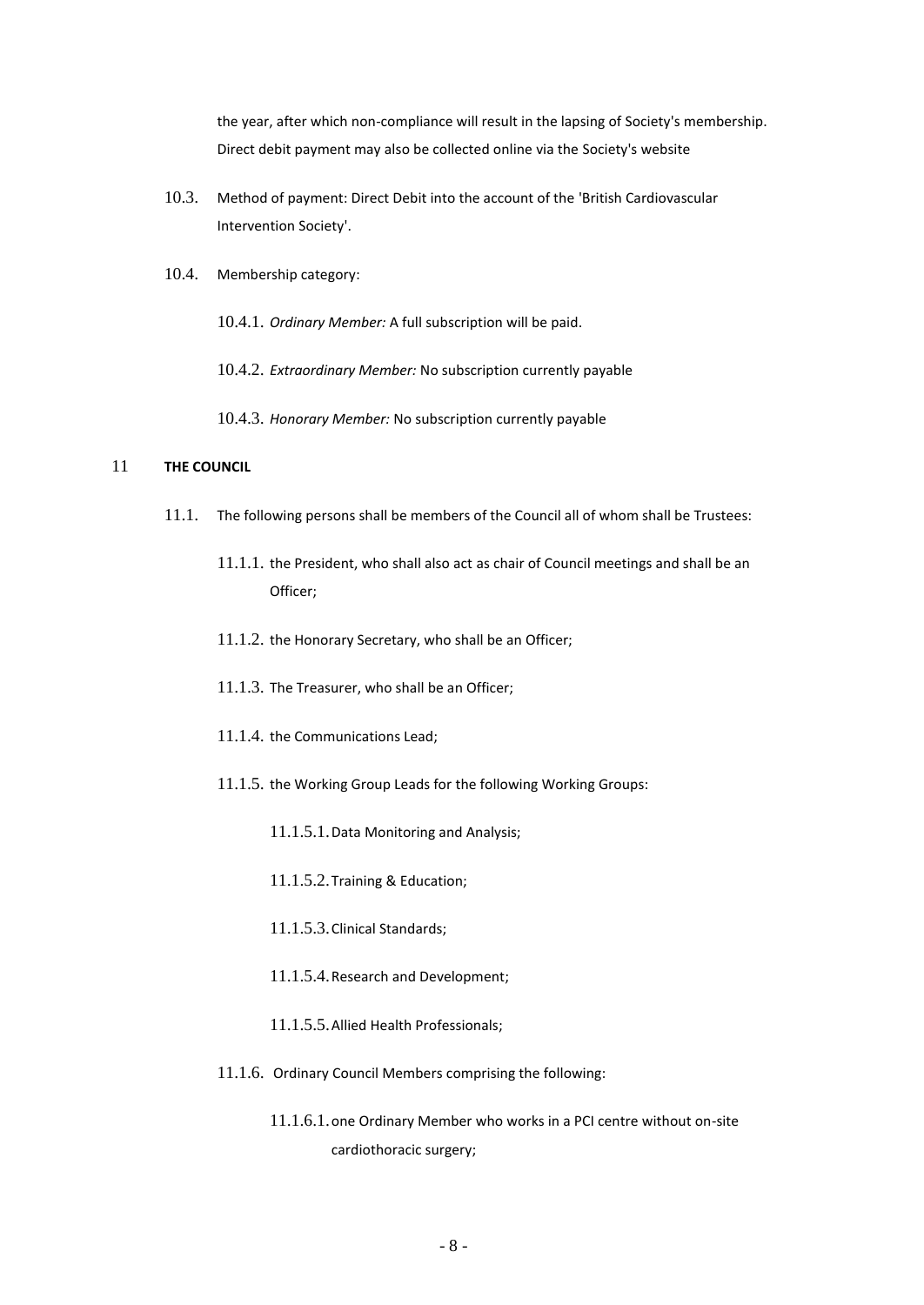#### 11.1.6.2.three other Ordinary Members

11.1.7. Co-Opted Trustees.

- 11.2. The President shall act as chairman of meetings of the Council. If the President is not present within 5 minutes after the time appointed for holding the meeting or not willing to preside, the Council may appoint one of their number to chair the meeting.
- 11.3. There shall be a quorum at Council meetings which shall be the greater of at least one third of the number of the members of the Council or three members of the Council, including in either case at least one Officer being present.
- 11.4. The Council may from time to time make and alter rules for the conduct of their business, the summoning and conduct of their meetings and the custody of documents. No rule may be made which is inconsistent with the Articles.
- 11.5. Every matter to be decided by the Council shall be determined by a majority of votes of the members of Council present and voting on the question but in the case of equality of votes the President (or, in his absence, the Honorary Secretary) shall have a second or casting vote.

# 12 **CO-OPTED TRUSTEES**

12.1. The Council may co-opt up to five further persons to be Trustees. In exercising their power of co-option the Council shall have regard to the desirability of appointing persons such as accountants, lawyers, fund raisers or investment experts or persons with other professional or business expertise which will be of benefit to the Society. A person being considered for co-option as member of the Council does not need to be a member of the Society. In accordance with article 54.3, a Co-Opted Trustee shall hold office only until the next following annual general meeting of the Society or such date as shall be agreed by the Council (provided that the period of appointment of a Co-Opted Trustee does not exceed 18 months).

# <span id="page-8-0"></span>13 **APPOINTMENT OF ORDINARY COUNCIL MEMBERS**

13.1. The Honorary Secretary shall, at least twelve weeks before the time at which the vacancies will arise, notify all Ordinary Members of any vacancies arising for Ordinary Council Members due to completion of tenure, retirement or otherwise, indicate which of those who are retiring are eligible for re-election and invite all Ordinary Members to make nominations ("nomination invitation").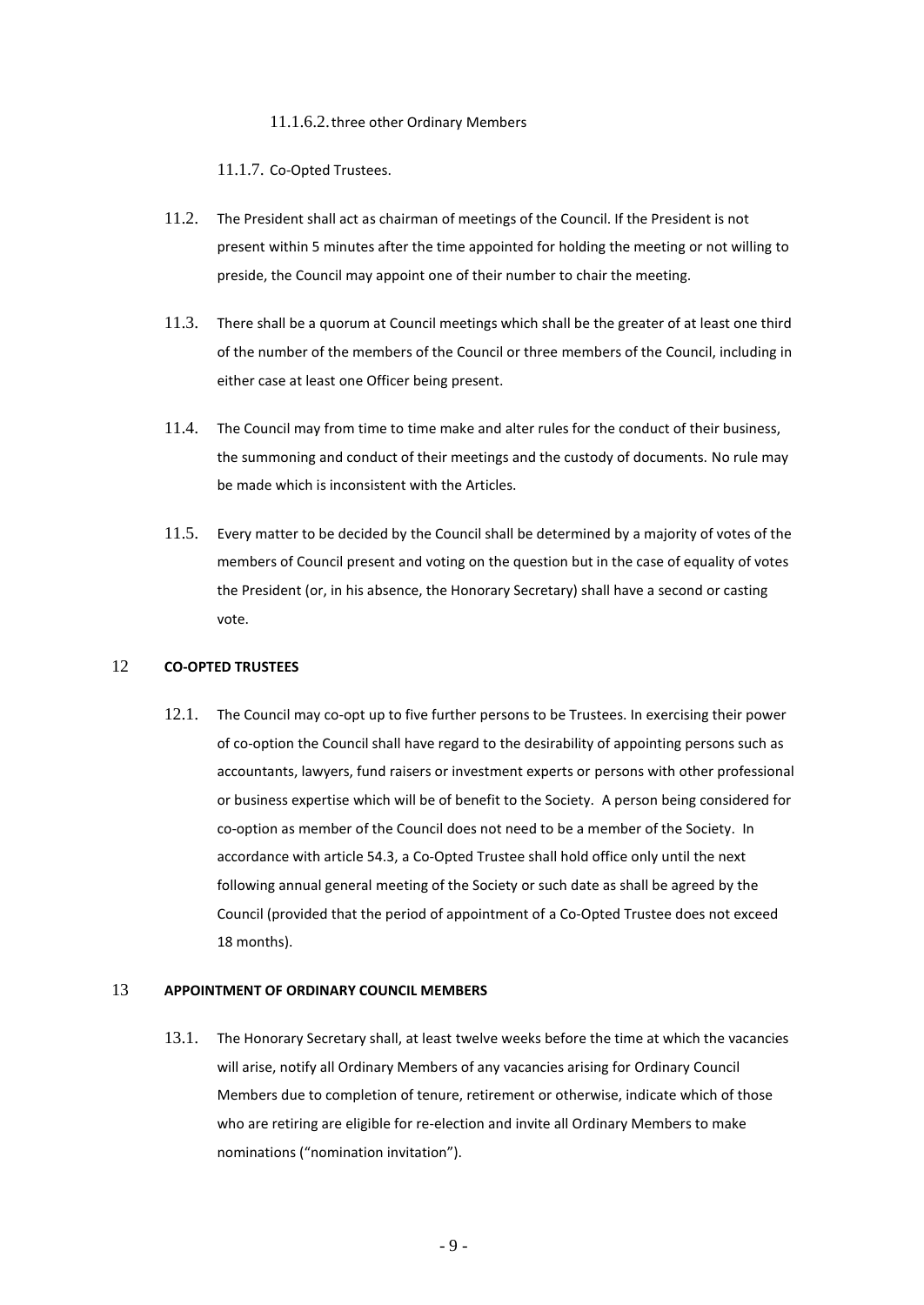- 13.2. The Honorary Secretary shall include in the notice to Ordinary Members details of the relevant job descriptions and person specifications or provide details of where this information can be located. All Ordinary Council Members must be Members of the Society.
- 13.3. The nomination invitation shall state the date by which nominations must be submitted to the Honorary Secretary by electronic or standard mail, which shall be no later than four weeks after the nomination invitations were sent out to the Ordinary Members.
- 13.4. Nominations shall:
	- 13.4.1. be made in writing and be in such form as may be prescribed by the Council from time to time;
	- 13.4.2. be for any vacancies arising, in accordance with the nomination invitation; and
	- 13.4.3. reach the Honorary Secretary by no later than four weeks after the nomination invitations were sent out, on or before the date indicated in the nomination invitations.
- 13.5. New Ordinary Council Members appointed pursuant to this Rule [13](#page-8-0) will take office and the retiring Ordinary Council Members shall cease to hold office with effect from the next Council meeting following the end of the voting process, or, by mutual consent, at a later date within no more than six months.
- 13.6. All Ordinary Council Members shall be appointed for one term of three years.
- 13.7. An Ordinary Council Member shall cease to hold office:-
	- 13.7.1. at the expiry of their term of appointment (and they are not eligible for reappointment as an Ordinary Council Member); or
	- 13.7.2. for any reason set out in the Articles; or
	- 13.7.3. if he or she no longer satisfies the criteria for membership of the Society; or
	- 13.7.4. is absent without the permission of the Council from all their meetings held within a period of one year and the Council resolves that his or her office be vacated.
- 13.8. In the event of promotion from Ordinary Council Member to the position of an Officer, Communications Lead or Working Group Lead, a new three year tenure period shall commence.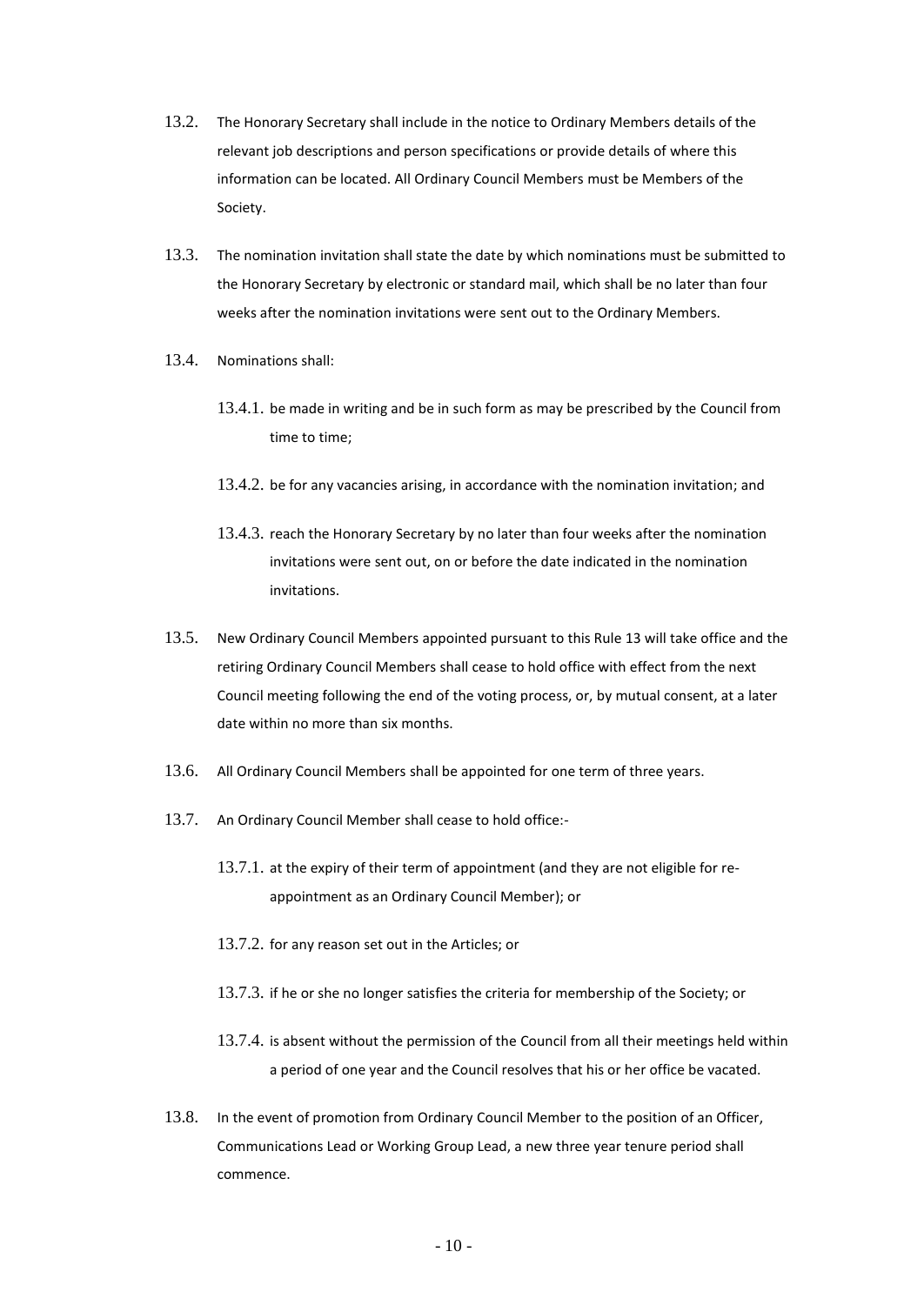- <span id="page-10-1"></span>13.9. If more than one nomination is received for the position of Ordinary Council Member, the mechanism for selection shall be as follows:
	- 13.9.1. The Honorary Secretary shall, within four weeks after the expiry of the date nominations were to have been received, send to all Ordinary Members at their last notified email address, a notice of electronic ballot, together with a ballot list containing the names of the nominees ("ballot paper");
	- 13.9.2. The notice shall include a date for the return of the electronic ballot, such date being at least three weeks after the ballot details are deemed to have been received by the Ordinary Members;
	- 13.9.3. Where applicable, every Ordinary Member shall have one vote for each vacancy to be filled. If multiple candidates should apply, a simple majority system will apply;
	- 13.9.4. The Honorary Secretary and/or the Society's administrator shall count the votes and the nominee with the most votes of the total number cast for that position shall win the ballot. Subject to rul[e 13.9.3](#page-10-1), the Honorary Secretary's decision as to the successful nominee shall be final and no appeal may be entered;
	- 13.9.5. In the event of an equality of votes for any vacancy, the President shall have a second or casting vote;
	- 13.9.6. The accidental omission to issue a ballot to any Ordinary Member entitled to vote shall not invalidate the ballot or election of the nominee.

# <span id="page-10-0"></span>14 **APPOINTMENT OF OFFICERS, COMMUNICATIONS LEAD, AND WORKING GROUP LEADS**

- 14.1. The Council shall in accordance with the provisions of Rul[e 14.4,](#page-11-0) elect persons to fill any vacancies arising from time to time for the position of the Officers, Communications Lead or Working Group Leads.
- 14.2. Any persons to be elected to a particular post must meet the following qualification requirements:-
	- 14.2.1. President: any current or previous Council Member;
	- 14.2.2. Honorary Secretary: any current or previous Council Member or other suitably qualified person;
	- 14.2.3. Treasurer: any current or previous Council Member or other suitably qualified person;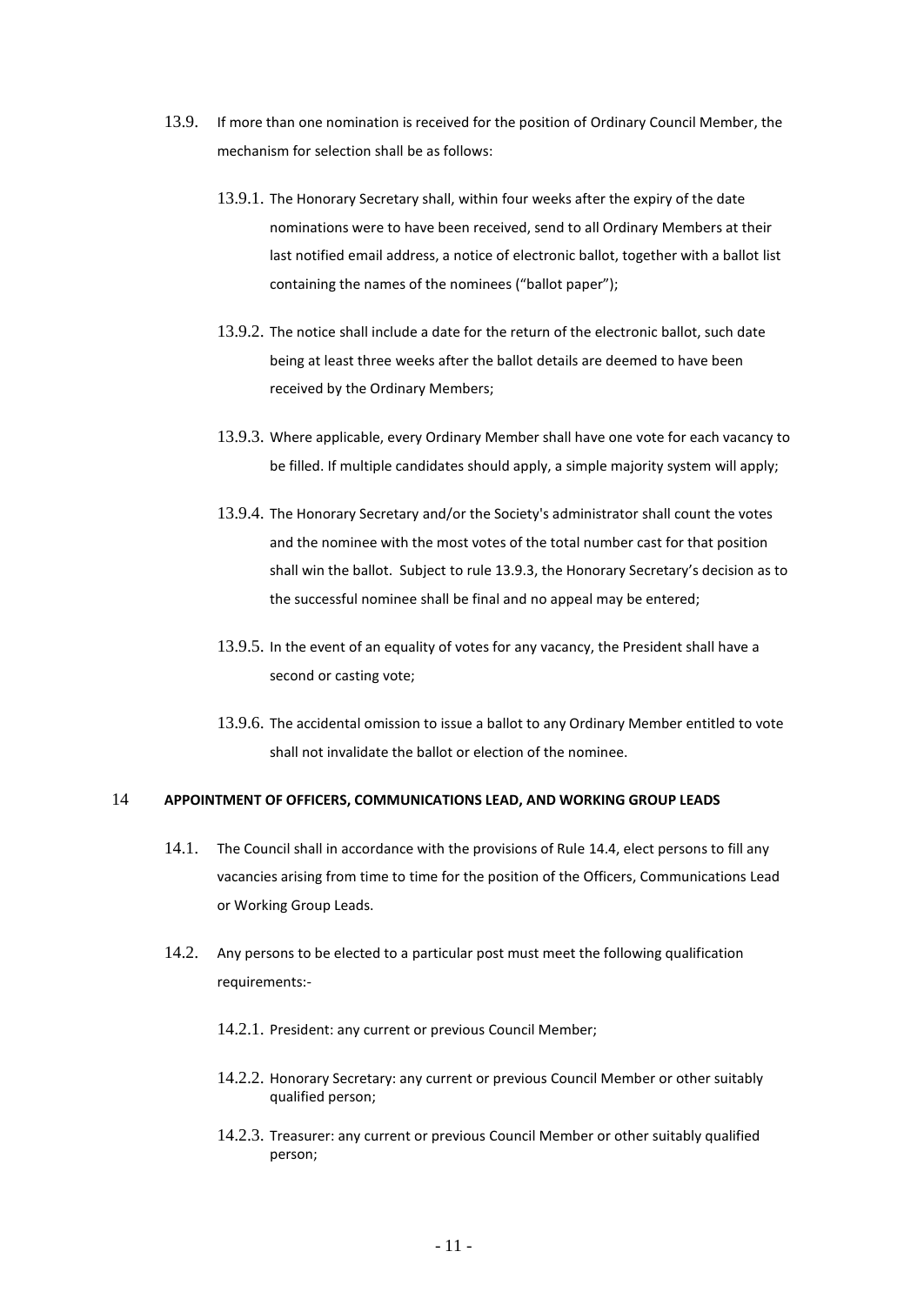- 14.2.4. Communications Lead: any current or previous Council Member or other suitably qualified person;
- 14.2.5. Working Group Leads: any current or previous Council Member or other suitably qualified person.
- 14.3. The Council may at any time by majority vote remove from office any person appointed pursuant to rules 14.1 above.
- <span id="page-11-0"></span>14.4. Unless otherwise agreed by the Council, the mechanism for election to the posts of Officers and/or Working Group Leads shall be as follows:
	- 14.4.1. The electorate for the President will be all Ordinary Members of the Society, including the Council Members, including the retiring post holder. If deemed appropriate, an extraordinary meeting of the electorate may be called to permit detailed evaluation of the nominated candidates.
	- 14.4.2. The electorate for Secretary, Treasurer, Communications Lead, and Working Group Leads shall comprise all current and previous Council Members entitled to vote, including the retiring post holder. If deemed appropriate, an extraordinary meeting of the electorate may be called to permit detailed evaluation of the nominated candidates.
	- 14.4.3. The Honorary Secretary shall, at least nine months before the time at which the vacancies will formally arise, notify all Ordinary Members and members of Council (in accordance with rules 14.4.1 and 14.4.2) of any vacancies arising due to completion of tenure, retirement or otherwise, and invite nominations ("nomination invitation") in accordance with rules 14.2, 14.4.1, and 14.4.2.
	- 14.4.4. The Honorary Secretary shall include in the notice to Ordinary Members and Members of the Council (as appropriate in accordance with rules 14.4.1 and 14.4.2) details of the relevant job descriptions and person specifications or provide details of where this information can be located.
	- 14.4.5. The nomination invitation shall state the date by which nominations must be submitted to the Honorary Secretary by electronic or standard mail, which shall be no later than four weeks after the nomination invitations were sent out to the Ordinary Members.
	- 14.4.6. Nominations shall: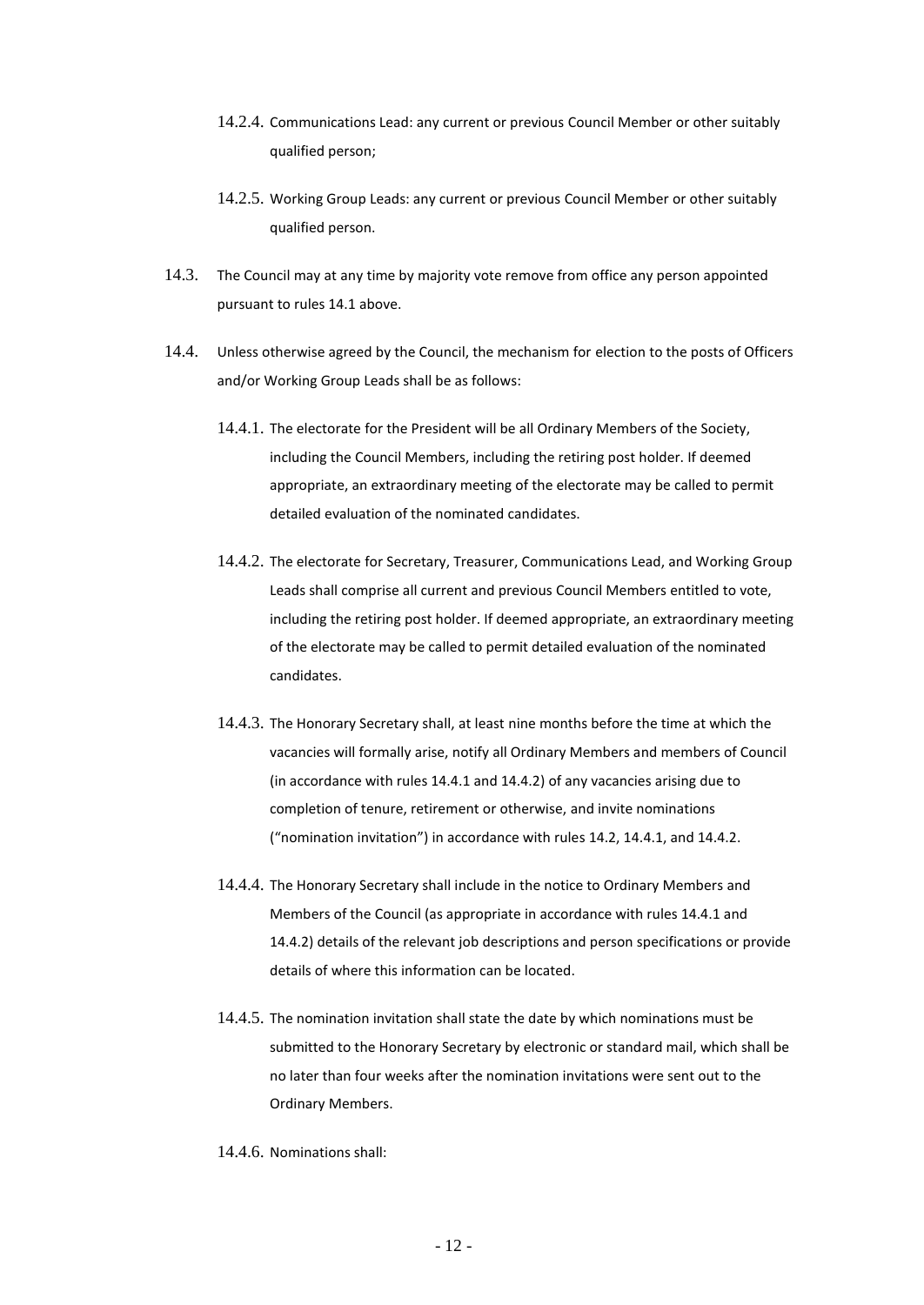- 14.4.6.1. be made in writing and be in such form as may be prescribed by the Council from time to time;
- 14.4.6.2.be for any vacancies arising, in accordance with the nomination invitation; and
- 14.4.6.3.reach the Honorary Secretary by no later than four weeks after the nomination invitations were sent out, on or before the date indicated in the nomination invitations.
- 14.4.7. The Honorary Secretary shall, within four weeks after the expiry of the date nominations were to have been received, send to the relevant voting electorate at their last notified email address, a notice of electronic ballot, together with a copy of the ballot containing the names of the nominees ("ballot paper");
- 14.4.8. Where appropriate, the notice shall include a date for the electronic return of the ballot, such date being at least three weeks after the ballot was sent out;
- 14.4.9. Every voting member of the electorate shall have one vote. If there should be multiple candidates, a simple majority voting system shall apply;
- 14.4.10. Subject to rul[e 14.4.11](#page-12-1), the Honorary Secretary's decision as to the successful candidate shall be final and no appeal may be entered;
- <span id="page-12-1"></span>14.4.11. In the event of an equality of votes for any one vacancy, the President shall have a second or casting vote;
- 14.4.12. The accidental omission to issue a ballot paper to any current Council Member entitled to vote shall not invalidate the ballot or election of the nominee.
- 14.5. Officers, Communications Lead, and Working Group Leads will be appointed for a term of three years. Officers, Communications Lead, and Working Group Leads will be appointed at least 6 months in advance of the end of the previous Officer/Lead's tenure, and will join the Council/Working Group immediately to allow a 6 month run-in period before taking over formally.
- 14.6. The only exception to rule 14.5 concerns the post of Working Group Lead for the Data Monitoring and Analysis Group, which may be held in perpetuity, subject to re-election by the Council every two years

# <span id="page-12-0"></span>15 **WORKING GROUPS OF THE BRITISH CARDIOVASCULAR INTERVENTION SOCIETY**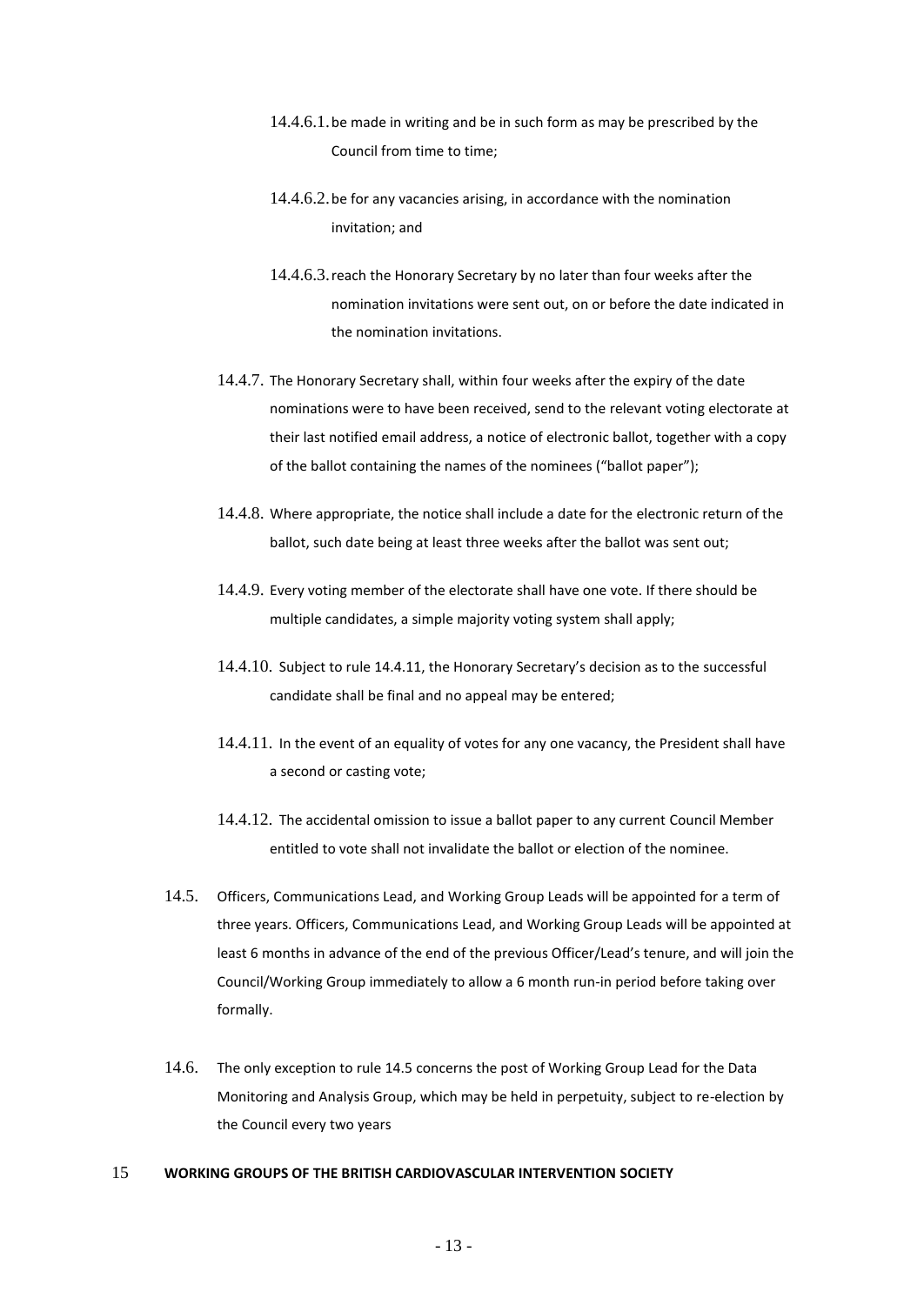- 15.1. The President, Honorary Secretary and Treasurer are *ex officio* members of all Working Groups.
- <span id="page-13-1"></span>15.2. Establishment
	- 15.2.1. The Council may establish standing and *ad hoc* Working Groups in response to clearly defined and potentially long-term requirements, for discussion and action within an area of interest to the Society. These will include the Administration Group, Data Monitoring and Analysis Group, the Programmes Group, the Training and Education Group, the Clinical Standards Group, the Professional Standards Group, the Research & Development Group and the Allied Health Professionals Group, all of which shall operate under the chairmanship of a person elected to the post of Working Group Lead of the relevant Working Group pursuant to Rule [14.](#page-10-0)and 15.
	- 15.2.2. The President, in agreement with the Council, may establish a Working Group in response to a perceived short-term issue requiring a Council report. Continuation of such a Working Group beyond twelve months requires endorsement by the Council.
- 15.3. Duration of Working Groups
	- 15.3.1. The continuing requirement for a Working Group shall be reviewed annually by the Council.
	- 15.3.2. The duration of a Working Group and the number of meetings to be held shall be decided by the Council.
- <span id="page-13-0"></span>15.4. Working Group Lead and Membership
	- 15.4.1. The President shall appoint the Working Group Lead of any Working Group which is not subject to election as described in Rule [15.2.1.](#page-13-1)
	- 15.4.2. The Council shall be required to ratify the membership of a Working Group, based upon recommendations by the Working Group Lead and after discussion with the Officers. Working Group members may be derived from current or previous Council Members or other suitably qualified Members of the Society, by invitation or election as deemed appropriate.
	- 15.4.3. Where a ballot is held for a Member of a Working Group other than for the Working Group Lead, this will be done as outlined in rule 14.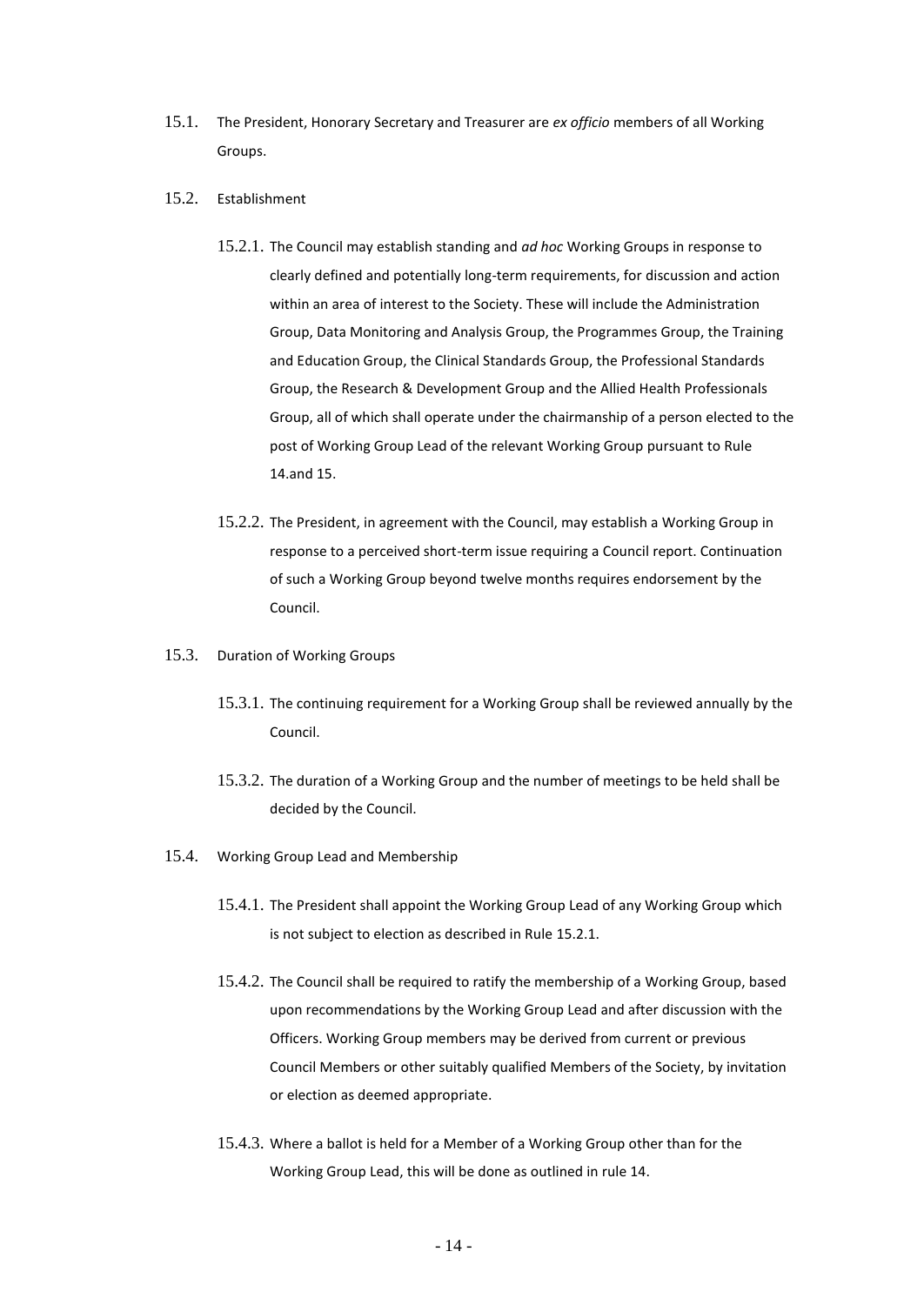- 15.4.4. Working Groups should include a maximum of 8 Working Group Members, including the Working Group Lead (but excluding the Officers, being ex officio members of all Working Groups). In exceptional cases, the Officers may endorse the appointment of additional Members of a Working Group.
- 15.4.5. Working Group Members are not members of the Council or Trustees, unless they hold another position as part of Council
- 15.5. Terms of office
	- 15.5.1. The Lead and Members of a Standing Working Group will be appointed for a term of three years. The Lead will be appointed at least 6 months in advance of the end of the previous Lead's tenure, and will join the Working Group immediately to allow a 6 month run-in period before taking over formally.
	- 15.5.2. The only exception to rule 15.5.1 concerns the post of Working Group Lead for the Data Monitoring and Analysis Group, which may be held in perpetuity, subject to re-election by the Council every two years. See Rule 14.6
	- 15.5.3. It will be the responsibility of the Working Group Lead to ensure regular and accurate communication with Officers, Council and the Communications Lead.
	- 15.5.4. If deemed necessary, the Working Group Lead may appoint a Secretary from within the Working Group Membership to assist with administrative duties.
	- 15.5.5. The Council may at any time in its absolute discretion disband a Working Group or remove any Member of a Working Group (including the Chair) and replace them with other persons.
- 15.6. Meetings
	- 15.6.1. Working Groups will normally meet twice a year. The Working Group Lead may convene additional meetings of that Working Group with the approval of the President and Treasurer.
	- 15.6.2. Arrangements for Working Group meetings will normally be decided by the Working Group Lead in consultation with the President.
- 15.7. Financial decisions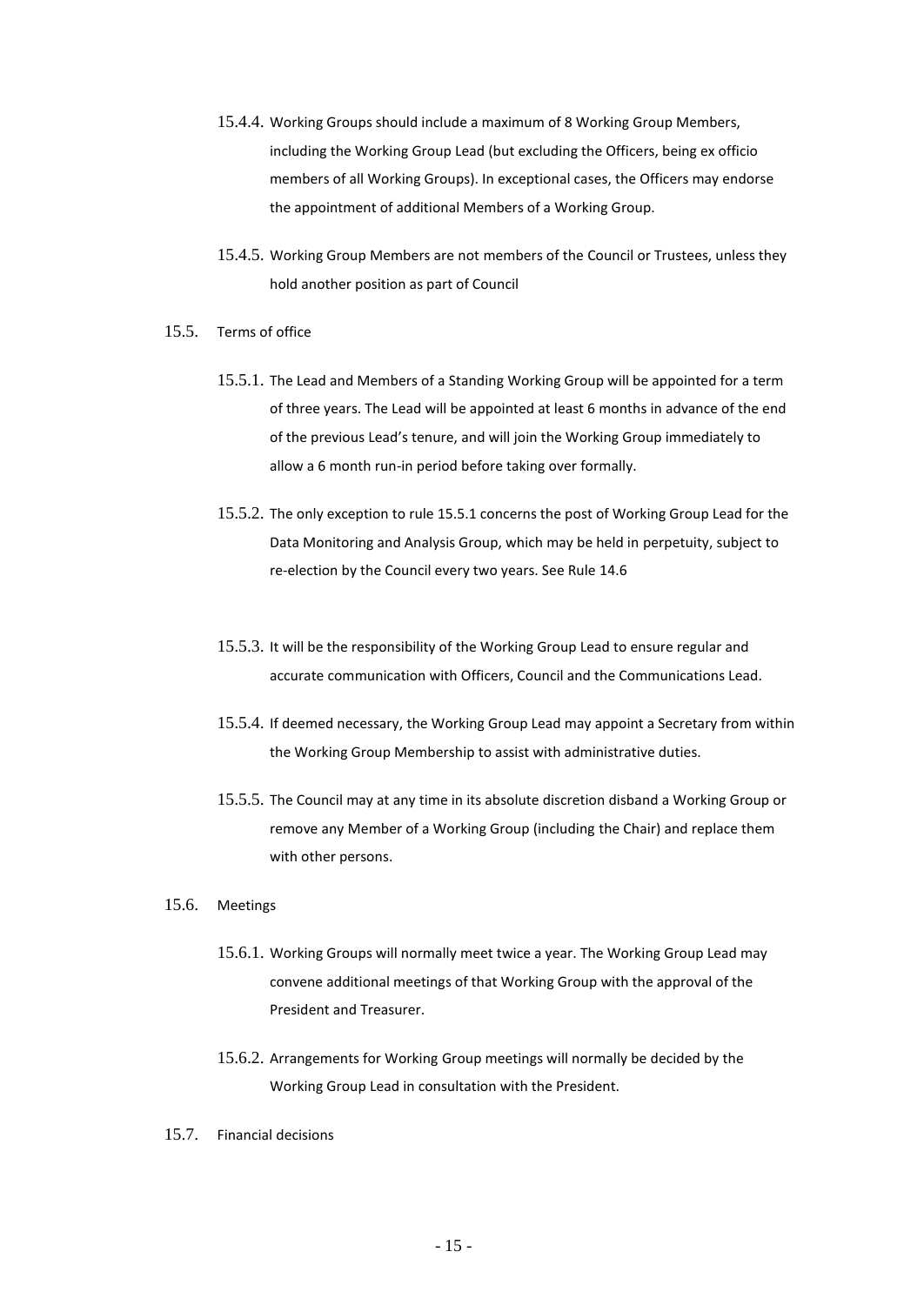- 15.7.1. No financial arrangements with any organisation may be enacted without the approval of the Council.
- 15.8. Minutes and reports
	- 15.8.1. Working Group Leads will be responsible for ensuring that:
		- 15.8.1.1.the minutes are recorded of each meeting;
		- 15.8.1.2.the minutes of each meeting are forwarded to the Council either every 6 months or if an urgent and/or important issue is discussed, as soon as reasonably practicable; and
		- 15.8.1.3.a summary of the most important features of the minutes of WG meetings (excluding any confidential information) are presented to the membership:
			- 15.8.1.3.1. at the Annual General Meeting;
			- 15.8.1.3.2. in the annual reports; and
			- 15.8.1.3.3. in the newsletter on the Society's website.
		- 15.8.1.4. an annual report is prepared and submitted to the Council.

# <span id="page-15-0"></span>16 **ANNUAL SCIENTIFIC CONFERENCE**

- 16.1. A scientific conference shall be held each year.
- 16.2. Only Members and exhibitors may attend the Annual Scientific Conference.
- 16.3. The Programmes Group shall be responsible for the content, organisation, management and running of the conference.
- 16.4. Consultant Members of the Society will have the costs of attendance at and participation in the conference included in the annual membership fee, such that there shall be no additional fee.
- 16.5. All Members may make written proposals to the Programmes Working Group, in accordance with a format and in the time periods set by the Programmes Working Group each year, as to training or continuing professional development sessions, original research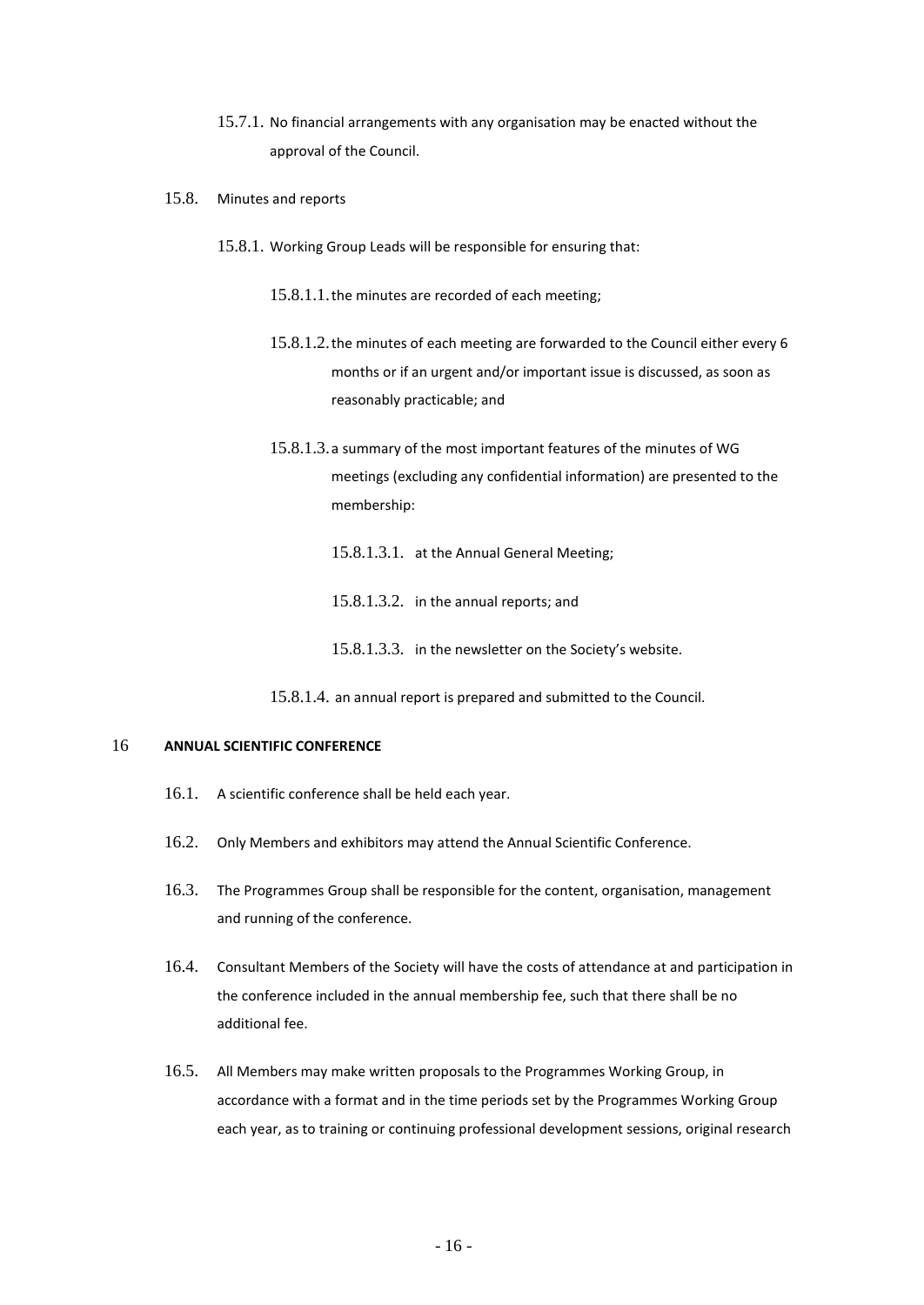papers, educational communications or scientific reviews that they may wish to present or see programmed within the conference.

- 16.6. The Programmes Working Group shall develop guidelines and criteria for the standard and content of the conference each year and shall in its sole discretion decide whether proposals submitted reach the criteria or standards required and may accept or reject any proposal at its discretion.
- 16.7. Presentations made at the conference shall be spoken and not read. All contributors shall adhere to the speakers' code of conduct as determined by the Council and observe the given timetable and agenda of the conference.

# 17 **PUBLICITY/MEDIA**

17.1. No reporters, newspaper or other media representatives shall be permitted to be present at general meetings of the Society, and no report of proceedings at the general meetings shall be published save with the consent of the Council.

#### 18 **ADMINISTRATIVE SUPPORT**

- 18.1. Facilities for meetings of the Council, Working Groups or other meetings will be available at the offices of the British Cardiovascular Society or elsewhere as arranged by the Honorary Secretary.
- 18.2. The Society will provide secretarial services for the typing of minutes, correspondence and reports, when requested.

# 19 **EXPENSES**

- 19.1. The Society will reimburse the reasonable travelling and subsistence expenses within the United Kingdom incurred by the Officers, Ordinary Council Members and Working Group Members attending Working Group Meetings and Council Meetings.
- 19.2. These expenses may be claimed for attendance at a Council or Working Group meeting aligned to the Annual Scientific Conference. Council Members and Working Group Members should use public transport and utilise special rates by advanced booking whenever possible.
- 19.3. Rates of reimbursement will be:
	- 19.3.1. reasonable first class rail travel for journeys of two hours or more;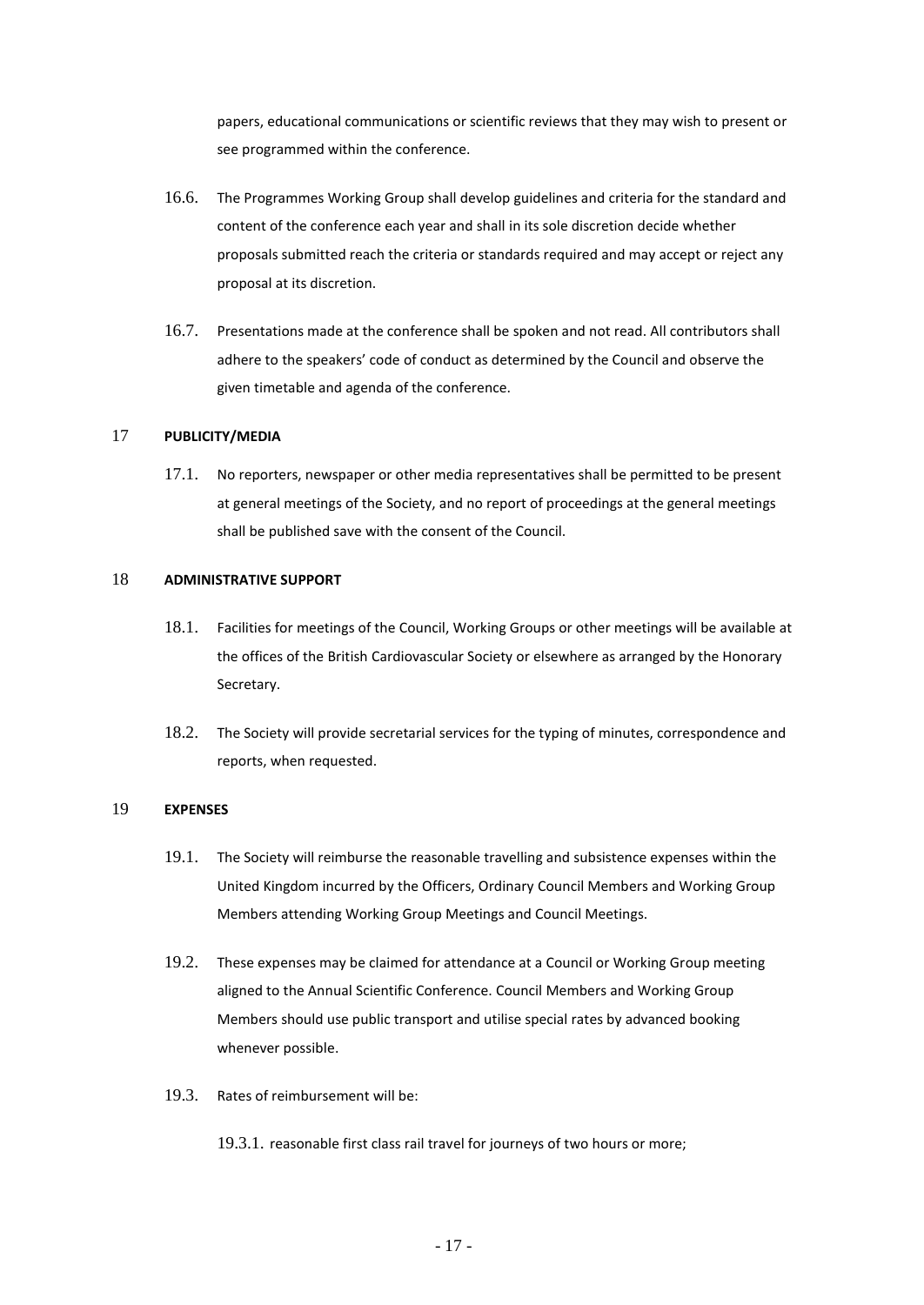19.3.2. reasonable standard class rail travel for journeys less than two hours;

19.3.3. economy class air travel: and

19.3.4. current NHS car allowance rates.

- 19.4. Subsistence expenses will be reimbursed at reasonable current rates. Where possible, Members are to request the Society's administrator or conference organiser before booking hotel accommodation in advance. No other costs will be reimbursed without the approval of the Treasurer.
- 19.5. Details of travelling and subsistence expenses must be submitted, together with receipts, to the Treasurer. Claims for such expenses, with details of the meeting attended, must be made within three months.

# 20 **CONFIDENTIALITY**

- 20.1. Each Member undertakes that he/she shall not at any time, either while he/she is a Member or subsequent to being a Member, use, divulge or communicate to any person except to his professional representatives or advisers or as permitted by clause [20.2](#page-17-0) below and each and every Member shall use his reasonable endeavours to prevent the publication or disclosure of any Confidential Information concerning such matters.
- <span id="page-17-0"></span>20.2. The above obligations of confidentiality shall not apply to any Confidential Information which may be required by law or other regulatory authority to be disclosed or which a Member can show:
	- 20.2.1. was known to the Member other than by virtue of his/her membership or other involvement with the Charity; or
	- 20.2.2. is in or subsequently comes into the public domain (through no fault on the Member's part).
- 20.3. For the purposes of this Rule, "Confidential Information" means confidential information concerning either:-
	- 20.3.1. the affairs of the Charity
	- 20.3.2. the affairs of any other organisation or person
	- 20.3.3. that the Member becomes aware of as a result of being a Member of the Charity including but not limited to: